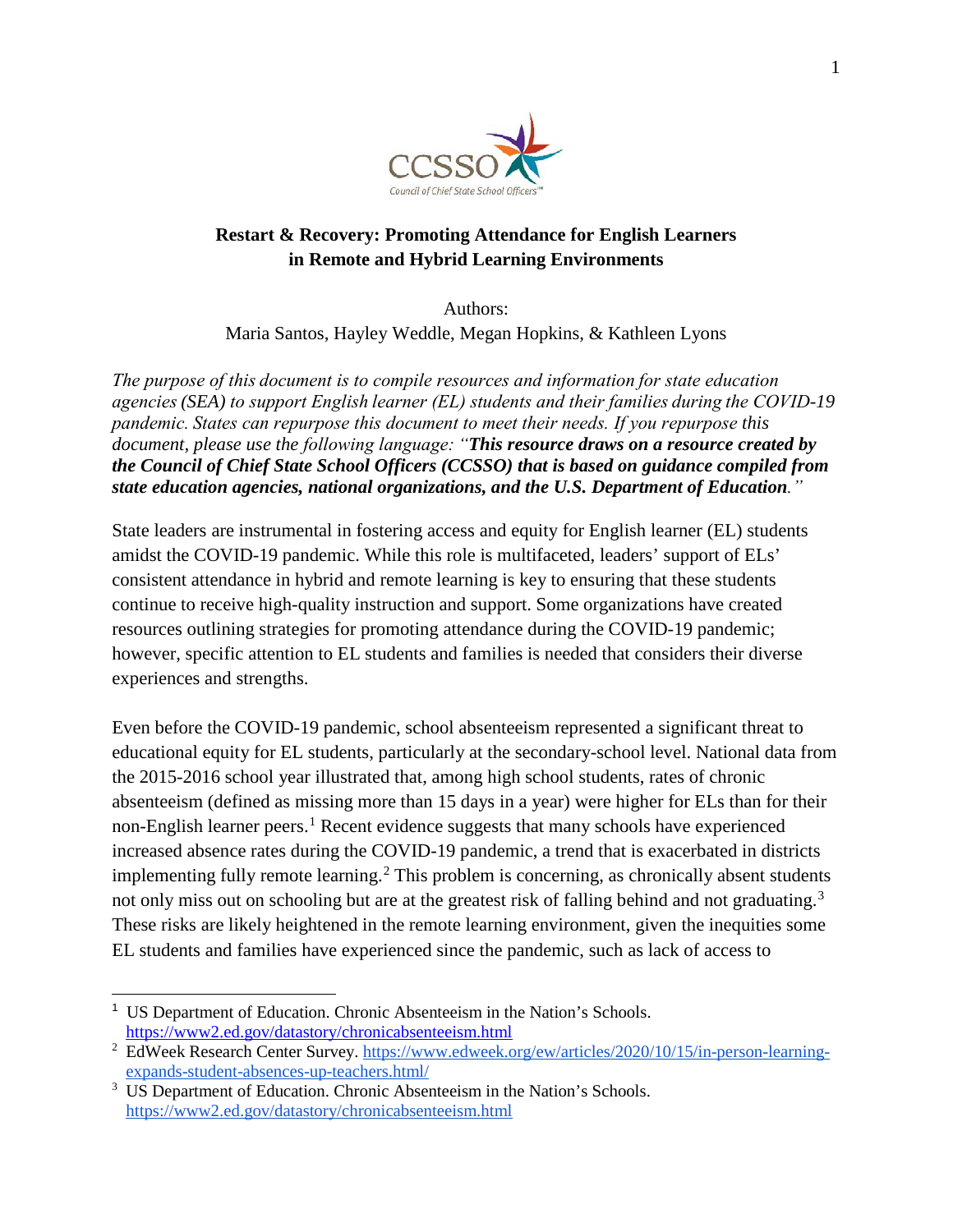electronic devices and high-speed Internet, as well communications and instructional materials in the families' home languages.

Consistent school attendance provides students with direct, regular interactions with adults, which is critical for ELs' language acquisition, academic achievement, and socio-emotional development. In this resource, the authors offer recommendations to help state leaders promote ELs' consistent attendance during the remote and hybrid learning conditions necessitated by the pandemic.

# *Challenges to Consistent Attendance During the Pandemic*

In remote and hybrid learning contexts, all parties—students, families, teachers, para-educators, school staff, and families—are no longer engaging in regular, face-to-face schooling. Every member of the educational community has been forced to transition to new modes of communication and engagement. In this challenging context, schools' efforts to promote consistent attendance among ELs are hampered by several difficulties:

- 1. Many districts and schools are navigating the uncertain framework of what constitutes "attendance" in remote learning environments. For instance, some districts and schools may require attendance at synchronous class meetings, while others may require only asynchronous communication or the submission of completed school work.
- 2. Numerous students and families lack access to the technology, infrastructure, and skills needed to consistently engage in remote learning (e.g., electronic devices, Internet connectivity, bandwidth, digital literacy, etc.).
- 3. Educators are grappling with variability in terms of students' availability to participate in remote learning, as well as caregivers' availability to provide support. For example, some students may be engaging in learning in the evenings, based on caregivers' work schedules. Other students may now be responsible for assisting younger siblings with their schooling, or have had to take on job responsibilities to help their families financially.
- 4. Some families may not want their children to participate in online classes, because they do not want others to view their homes, are concerned about privacy, or fear surveillance in online spaces.
- 5. Teachers face challenges in terms of fully engaging ELs in remote learning, as they work to integrate best practices for supporting language development while also utilizing new technology to support access to content.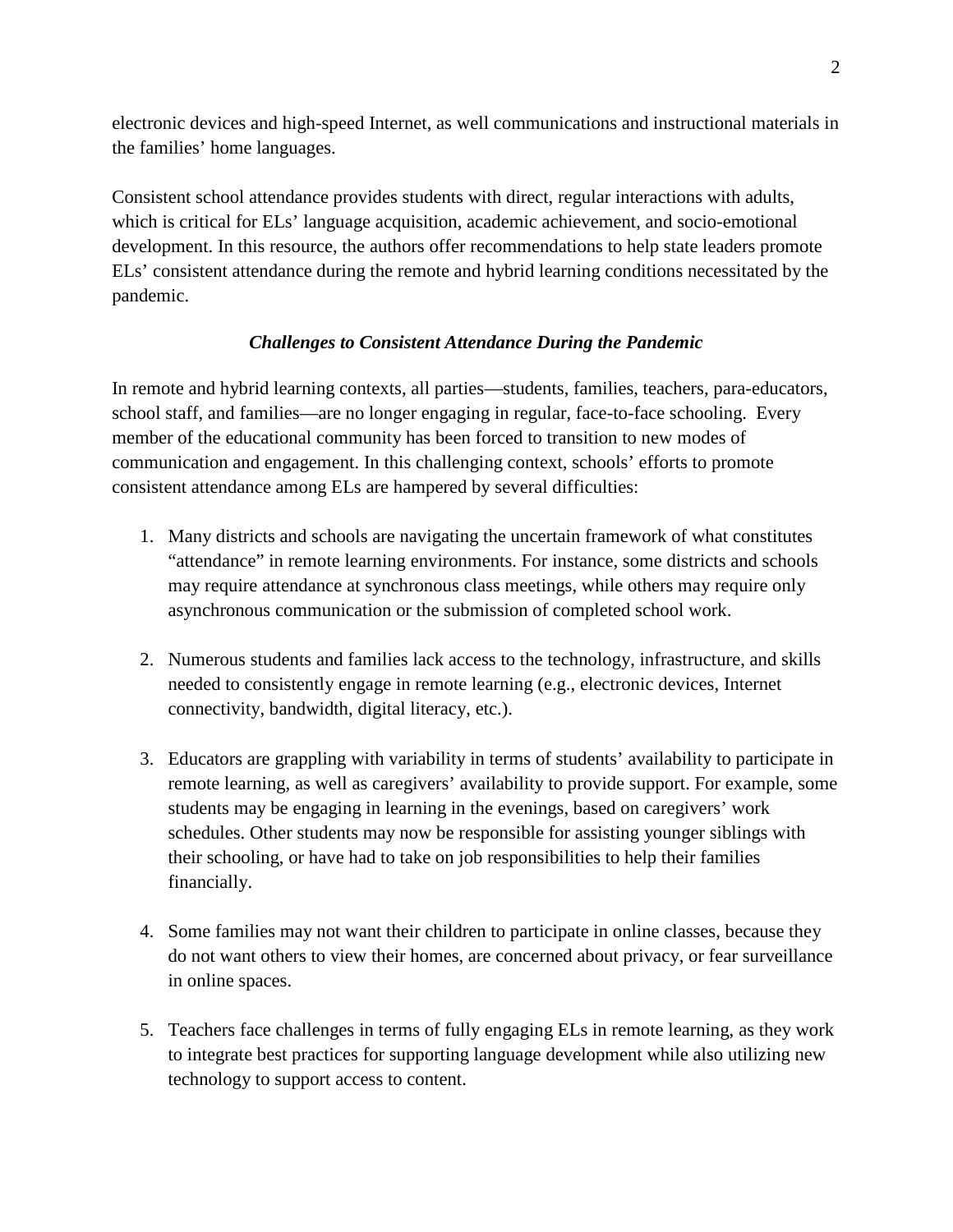6. As new policies and practices are developed during the pandemic, some schools and districts have faced challenges with regard to sharing timely information with EL students and families in their home languages.

In light of these challenges, state leaders can play a critical role in developing systems and establishing practices that promote consistent attendance for ELs. For instance, SEAs could embed the following strategies into the professional learning opportunities they provide for local leaders and educators. In addition, SEAs could develop and disseminate attendance guidance that is aligned with state-specific policies and expectations and/or share examples of successful EL attendance interventions with their local education agencies (LEAs).

#### *Strategies for Promoting Attendance During the COVID-19 Pandemic*

Although applicable across all instructional models, the five strategies presented in this resource are especially relevant in remote and hybrid learning contexts. The strategies are summarized below and then will be explained in further detail with examples of how to implement each approach.

- **1. Solicit EL families' input on attendance expectations and share information about attendance in their preferred languages and communication methods**. Strong partnerships with families are key to sustaining student attendance during remote and hybrid learning. Attendance policies should be reviewed with EL families in order to collaboratively build trust and engagement.
- **2. Set clear expectations and provide diverse ways to account for attendance.** Clear and ambitious attendance expectations are important as districts, schools, and families work together to promote EL access and equity. It is also important to develop diverse ways to account for attendance that afford local LEAs flexibility.
- **3. Establish cross-departmental teams to develop, review, and refine policies and practices to support EL attendance.** Leaders from numerous departments (such as accountability, instruction, technology, and student supports) need to work together to create systems and develop practices that promote consistent attendance.
- **4. Establish attendance-monitoring systems and disaggregate the data by EL student groups to identify and respond to patterns.** Systems for comprehensively and accurately recording and tracking student attendance in hybrid or remote learning settings should include features that enable school staff to identify students who may be facing challenges. Timely identification of these issues is key to developing appropriate interventions and providing applicable support services.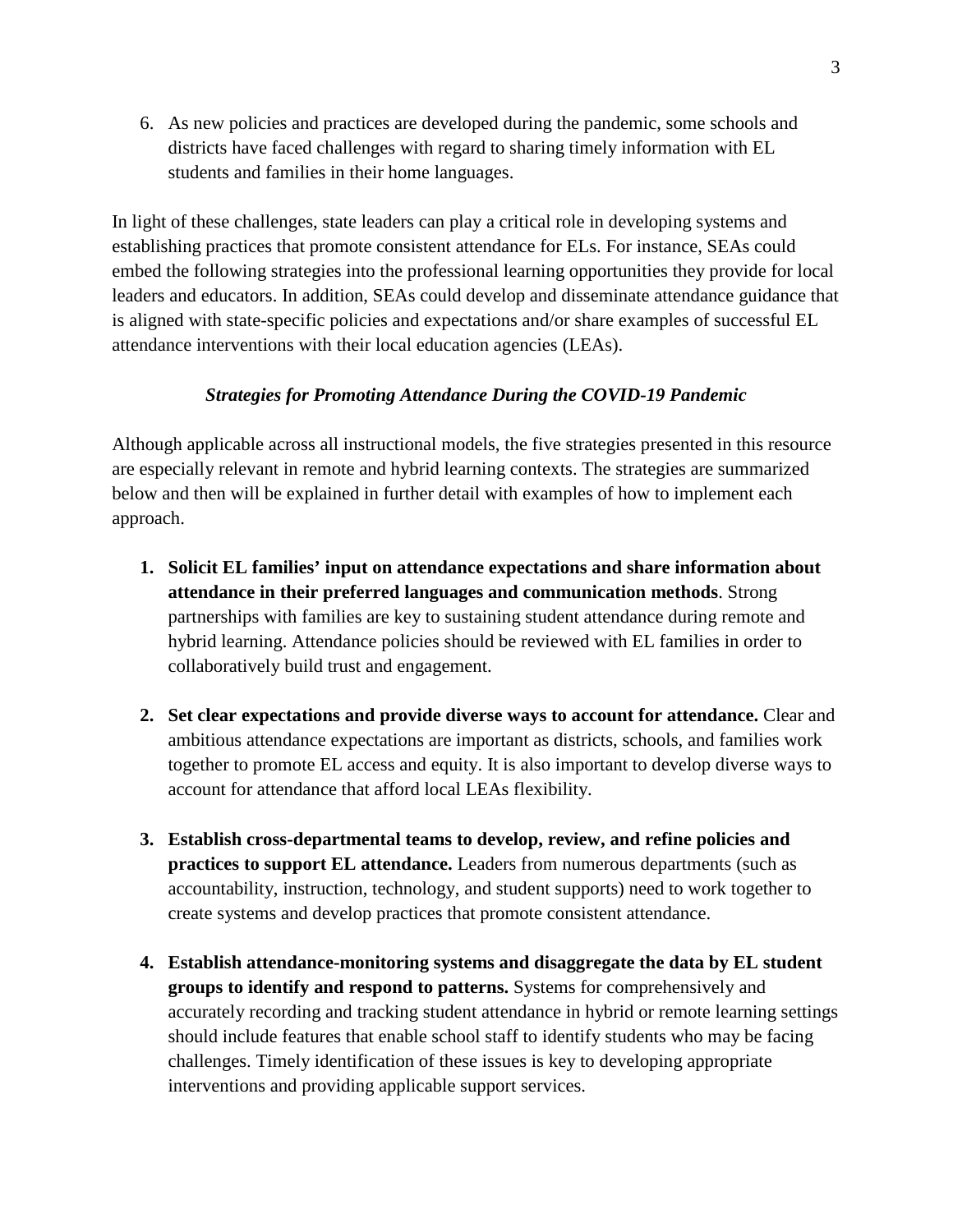**5. Develop and implement plans to re-engage ELs who have missed a significant number of school days.** It is important for state and local leaders to have plans for how to support students who have missed a significant number of school days—that is, practical strategies for re-engaging these students in instruction. The most effective reengagement plans involve a range of stakeholders, all of whom share responsibility for promoting ELs' attendance and achievement.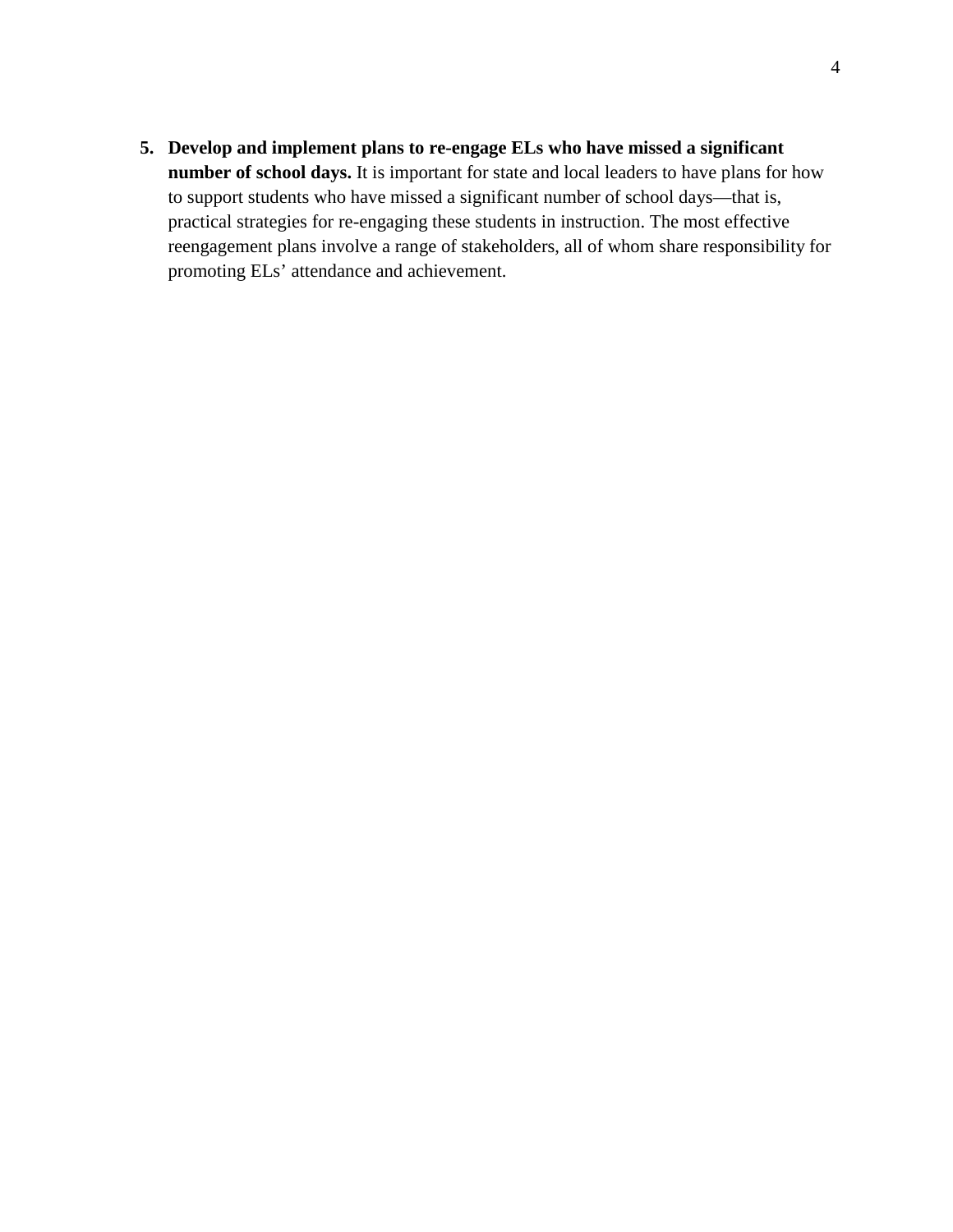### *Strategy 1:* **Solicit EL families' input on attendance expectations and share information about attendance in their preferred languages and communication methods.**

Strong partnerships with families are key to sustaining student attendance during remote and hybrid learning. Attendance policies should be reviewed with EL families to collaboratively build trust and engagement. Communication is also needed to confirm accurate contact information and determine availability of communication devices, technology, Internet connectivity, and transportation. Privacy safeguards also should be explained clearly, especially as related to the log-in details students provide to access synchronous instruction and learning management systems. Districts and schools can build partnerships that empower EL students and families while communicating that educators care about their EL students and are concerned about their well-being.

**Examples:** State leaders may consider the following approaches to fostering family-school communication and engagement related to EL attendance:

- Acknowledge parents as critical partners who share a commitment to supporting student learning in hybrid and remote learning environments.
- Encourage LEAs to establish partnerships with community organizations and foundations to support relationship-building, foster communication, and secure resources for remote learning (e.g., computers and Internet access).
- Require districts and schools to provide consistent communications to EL families in their preferred language(s), in alignment with federal mandates. Communication could include regular outreach to families and students with positive messages, information about upcoming activities, and check-ins about academics and social-wellbeing.
- Support LEAs in developing resources (e.g., online training, videos, pamphlets, podcasts) in multiple languages for parents on how to use communication portals.
- Recommend diverse methods for disseminating information about attendance expectations (e.g., district and school websites, social media, text messages, robo calls, public service announcements). Engage parents and other community partners in sharing this information in multiple languages.
- Support LEAs in collecting regular feedback from families on hybrid and remote learning practices and attendance-related challenges.
- Recommend that LEAs organize "virtual family partnerships" to provide support. For example, families with less experience using particular technologies could be partnered with those who are more well versed in technology; families of new students could be partnered with established EL families who know how to navigate the educational system.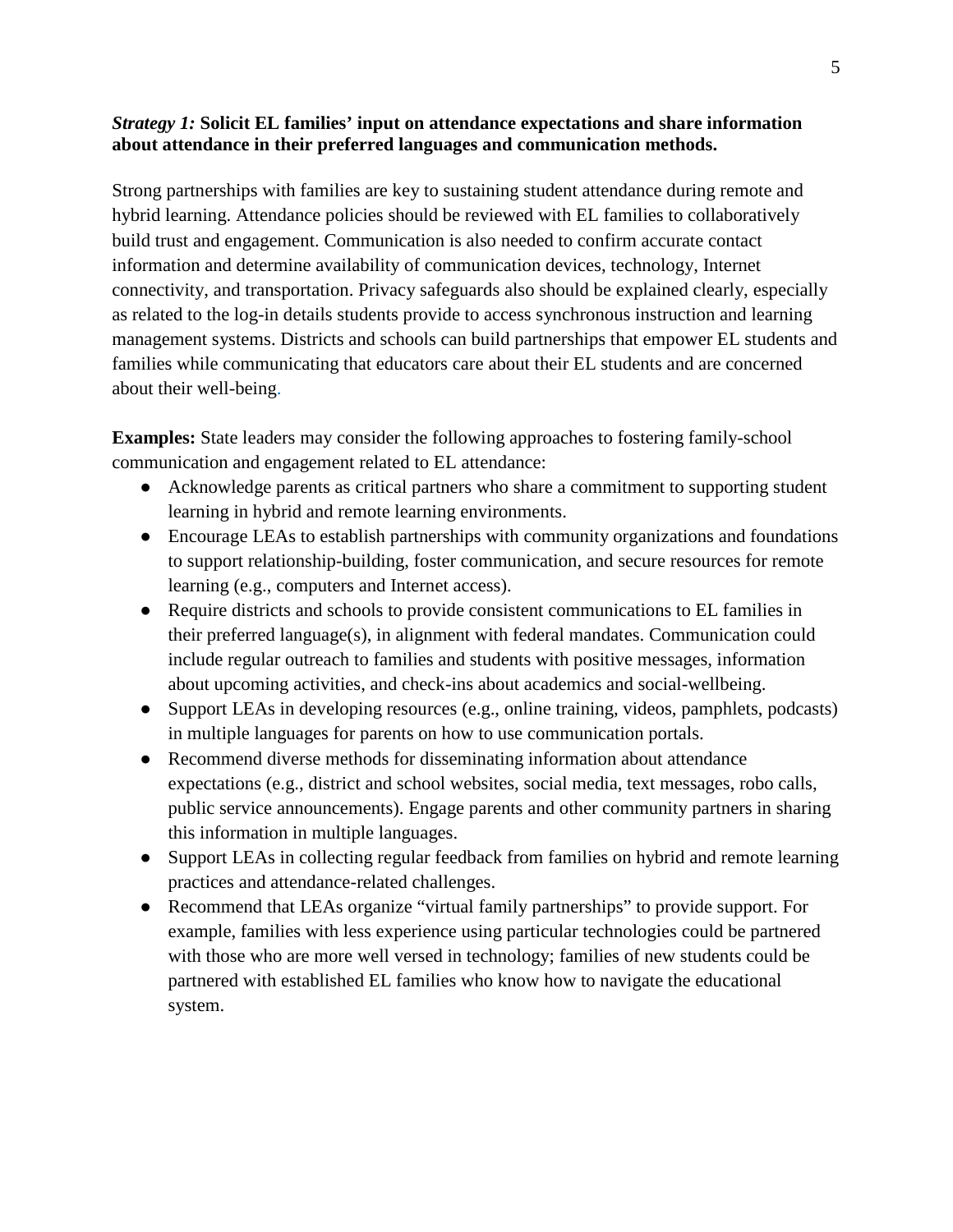A group of EL families are concerned about a recent district decision to bring students back to school in stages. Many ELs have been absent, and the state has recommended that ELs and students with disabilities be prioritized to receive in-person instruction. The district has reopened a select number of schools to offer these supports, but some EL parents are having difficulty transporting their children to the designated school. Other EL parents are concerned about health and safety issues related to onsite classes. However, the EL families have been reluctant to speak up about the challenges they are facing, because they do not want to be seen as "too critical" and/or are not comfortable engaging in English with district or school staff members.

#### *Questions to consider:*

- How can educators foster engagement and partnership with EL families to collaboratively develop a solution?
- What strategies could educators use to consistently gather information from EL families about their needs and expectations?
- How can schools provide information on steps being taken to ensure that health and safety precautions are in place?

#### **Additional Resources**

- Attendance Works provides *[Strategies for Connecting with Students and Families](https://www.attendanceworks.org/wp-content/uploads/2019/06/Strategies-for-Connecting-with-Students-and-Families-rev-8-27-20.pdf)*.
- Louisiana outlines a [strategic communication plan.](https://www.louisianabelieves.com/docs/default-source/strong-start-2020/implementing-strategic-communications-plans.pdf?sfvrsn=6052981f_14)
- The District of Columbia offers [strategies to support ELs during learning at home.](https://osse.dc.gov/sites/default/files/dc/sites/osse/page_content/attachments/COVID-19%20-%20Supporting%20ELs%20During%20Distance%20Learning.pdf)
- Massachusetts posted [a comprehensive guide for families in multiple languages](http://www.doe.mass.edu/covid19/ele/family-guidance/)
- The California Department of Education (CDE) has a CDE Coronavirus (COVID-19) [Webinars web page](https://www.cde.ca.gov/ls/he/hn/covid19webinars.asp) with links to all CDE COVID-19 webinars including some focused on English learners, English language development (ELD), and dual-language immersion (DLI) programs. It also provides resources for families, including monthly newsletters for parents in multiple languages.
- The US Department of Education's Office of English Language Acquisition (OELA) offers the *[Engaging English Learners and Families through Distance Learning](https://soundcloud.com/ed_oela/engaging-english-learners-and-families-through-distance-learning/recommended)* podcast. This podcast presents a wealth of strategies employed by districts to engage families of ELs, drawing on their cultural and linguistic assets. Parents' share concerns and solutions are presented.
- [Region 15 Comprehensive Center at WestEd,](https://www.compcenternetwork.org/meet-centers) in collaboration with the California (CA) Teachers Association and CA Department of Education, offered a webinar on [Communicating with Families of Newcomer ELs During Distance Learning](https://www.wested.org/resources/secondary-communicating-with-families-of-newcomer-english-learners/)
- New Mexico's leaders reached out to the Region 13 Comprehensive Center to offer a webinar on [Starting the School Year in a Blended/Distance Learning Setting – Building](https://www.wested.org/resources/starting-the-school-year-in-a-blended-distance-learning-setting/)  [Relationships with Students and Families.](https://www.wested.org/resources/starting-the-school-year-in-a-blended-distance-learning-setting/)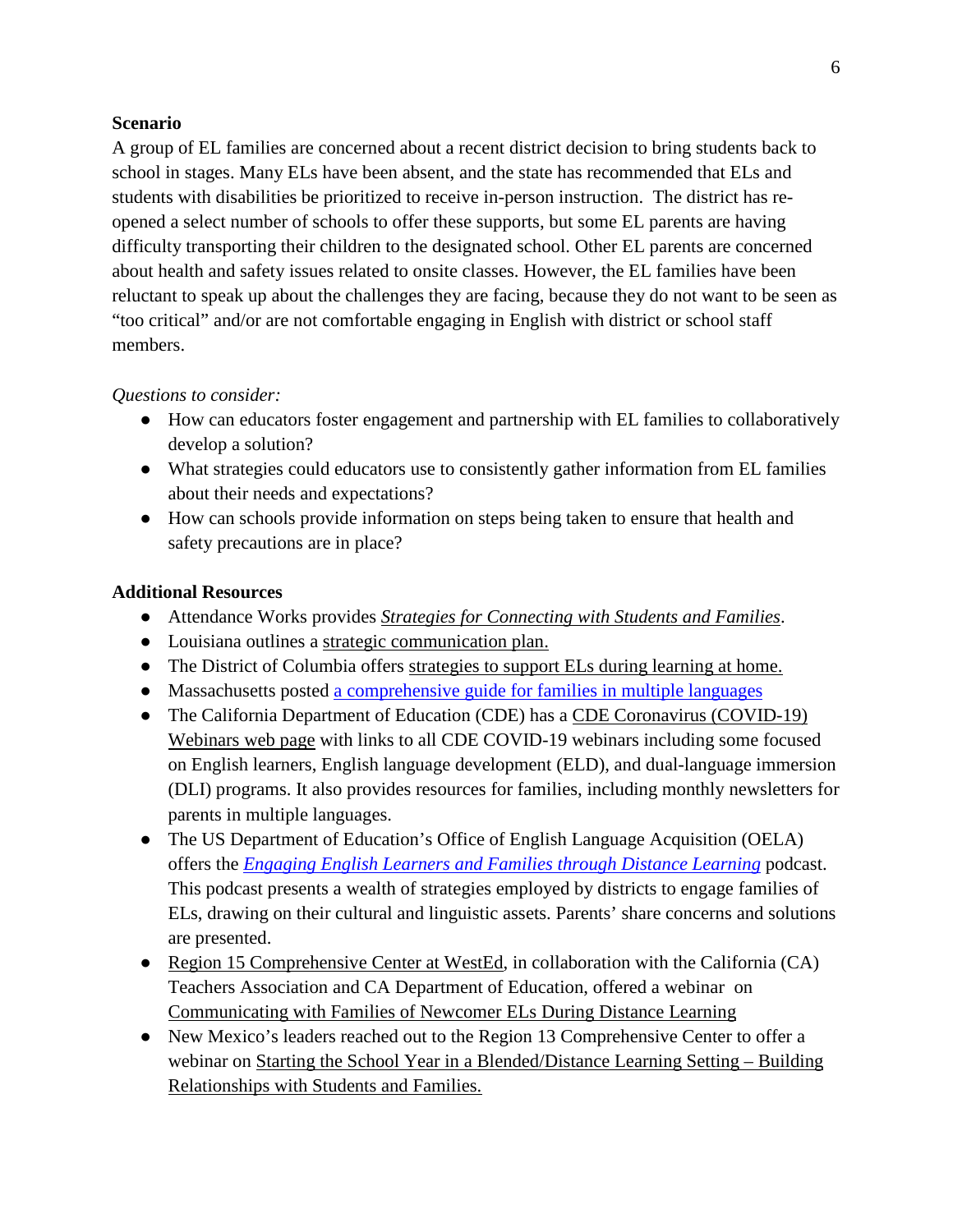### *Strategy 2:* **Set clear expectations and provide diverse ways to account for attendance.**

Clear and ambitious attendance expectations are important, as districts, schools, and families work together to promote access and equity for ELs. Further, diverse ways to account for attendance afford flexibility to LEAs. For example, schools and districts may conceptualize attendance beyond "logging in" during class sessions to include forms of asynchronous participation. Flexibility in class scheduling and/or in determining how attendance is counted also may help increase attendance among EL students who need to support their families due to economic hardship.

To promote EL equity, leaders need to consider the impact of their attendance policies and regulations. It is best to avoid any punitive approaches to managing attendance that enforce consequences (such as those employed for truancy). For instance, engaging law enforcement or involving the courts can marginalize and alienate EL students and their families, especially those with immigrant status concerns. It is also important not to drop ELs from enrollment rosters without reaching out to EL families first to understand the circumstances – i.e., whether they have moved out of the district/school boundaries.

### **Examples**

State leaders may consider the following approaches to promote the establishment of clear attendance expectations during hybrid and remote learning:

- Support schools and districts in implementing a variety of methods to count attendance, such as:
	- regular sign-in to courses, homework submissions, and assessment completions;
	- regular submission of posts to class discussion boards;
	- time spent in online courses or participation in live virtual instruction;
	- video conference check-ins, phone calls, text messages, and packet collections;
	- maintaining [a l](https://www.ksde.org/LinkClick.aspx?fileticket=0lzIIstux2Q%3d&tabid=1414&portalid=0&mid=4995)og of participation in remote learning, to be signed by the student and a designated adult.
- Consider modifying the length of the school day, as well as the scheduled breaks during the school year.
- Recommend that schools and districts suspend attendance policies with punitive consequences
- Encourage attendance-reward systems that are flexible (e.g., recognizing students' efforts to participate in school at alternative times).
- Support schools in ways that enable them to extend attendance-reporting into evenings or weekends.
- Encourage schools and districts to share their successful interventions for increasing EL attendance.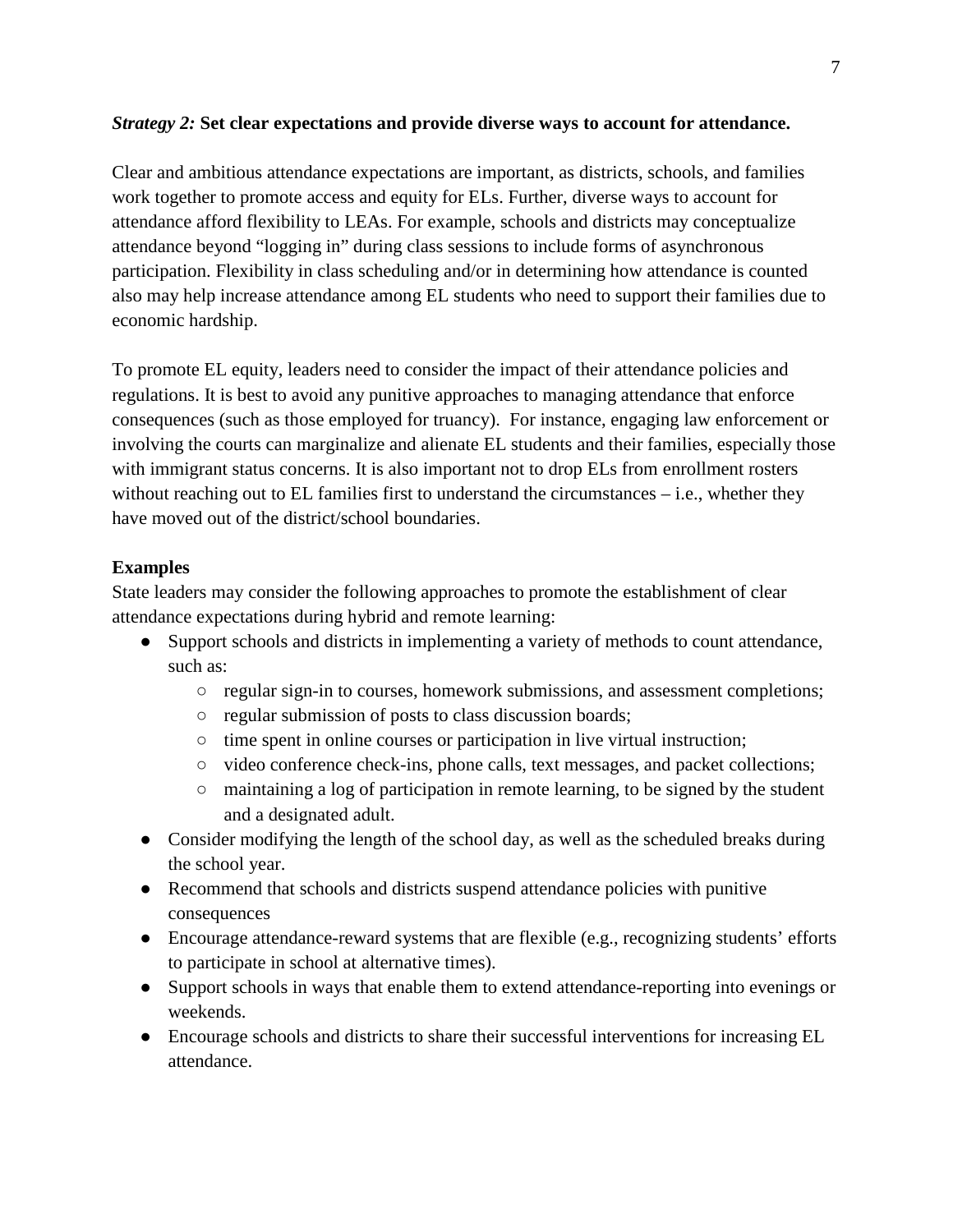Siblings Pablo and Maria are secondary newcomers from an indigenous community in Guatemala. They speak little English, have experienced interruptions in their formal schooling, and have never used a computer. Their school district has planned to offer solely remote instruction until January 2021, but Pablo and Maria do not have a computer and their smart phones have limited Internet connectivity. They have been trying to use their phones to attend virtual sessions with their teachers, but they often are unable to stay online for the full session. They try to complete the assignments their teachers post to the learning management system, but they have trouble accessing all the information and knowing where to submit their work. District leaders have been working with community groups and local businesses to provide students with access to computers. However, Pablo and Maria have not applied for a computer because they are afraid of being asked to show proof of residency.

#### *Questions to Consider*

- What kind of attendance policies would be reflective and supportive of newcomer students like Pablo and Maria? What "counts" as attendance for these students?
- How can educators effectively communicate attendance expectations to newcomer students and families during the pandemic?
- How can educators better support Pablo and Maria's consistent attendance?

#### **Additional Resources**

- [Attendance Works](https://www.attendanceworks.org/chronic-absence/addressing-chronic-absence/monitoring-attendance-in-distance-learning/) offers ideas for monitoring attendance in remote learning settings and outlines alternative attendance measures.
- California has an attendance plan that supports learning continuity by taking into consideration multiple forms of daily participation. The [Policy Analysis for California](https://edpolicyinca.org/newsroom/measuring-daily-attendance-and-participation-during-covid-19)  [Education](https://edpolicyinca.org/newsroom/measuring-daily-attendance-and-participation-during-covid-19) outlines key provisions of this plan.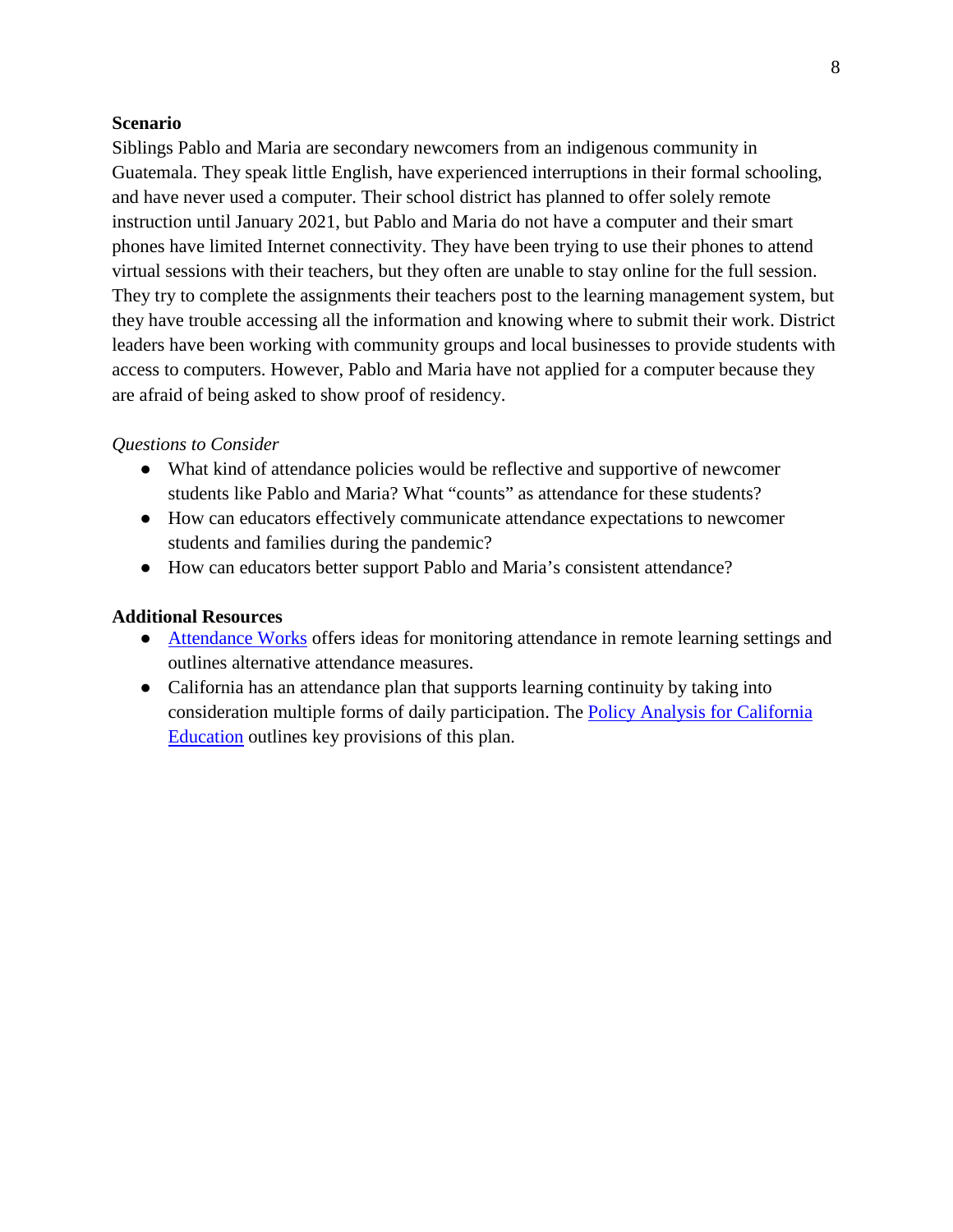## **Strategy 3: Establish cross-departmental teams to review, refine, and develop policies and practices to support EL attendance.**

Leaders from various school system departments (such as accountability, fiscal, instruction, technology, and student support) can work together to create systems and develop practices that support ELs' attendance. State leaders may consider encouraging LEAs to form attendance teams at either the district or school levels, which would be charged with developing and implementing innovative strategies to increase EL attendance. These teams could collaboratively develop resources and support to monitor students' attendance and the implementation of relevant interventions, as well as to identify and address challenges or barriers to attendance for diverse EL populations (e.g., newcomers, long-term ELs, early childhood, secondary school). They also could co-construct innovative solutions and engage community partners to secure resources such as fiscal and in-kind support, professional expertise, etc.

### **Examples**

To support the development of cross-departmental teams, states may consider the following approaches:

- Encourage LEAs to form teams of leaders whose work focuses on EL education, curriculum and instruction, and data and evaluation to examine and refine attendance policies. Promote collaborations with diverse education departments, including migrant education, to enrich outreach strategies.
- Provide support for LEAs to refine their information systems to capture data on student groups of ELs (e.g., newcomers), allowing teams to identify patterns and target interventions.
- Support cross-departmental teams in districts and schools in developing communication plans to follow up with absent students and their families as needed. Such follow-up could include sharing attendance expectations and discussing strategies for reengagement.
- Develop ways teams can collaborate with businesses, social workers, and community organizations to connect EL families with resources that may help bolster students' abilities to attend and engage in schooling.
- Promote and incentivize the LEA leaders (i.e., those who are responsible for instruction, student supports, fiscal and human resources, and technology) to form partnerships with institutions of higher education, city departments, and foundations to address challenges or barriers to EL attendance— such as lack of access to computer devices, online connectivity, bilingual staff, or transportation.
- Give LEAs flexibility to prioritize funds toward providing access to technology, connectivity, etc. for traditionally marginalized communities.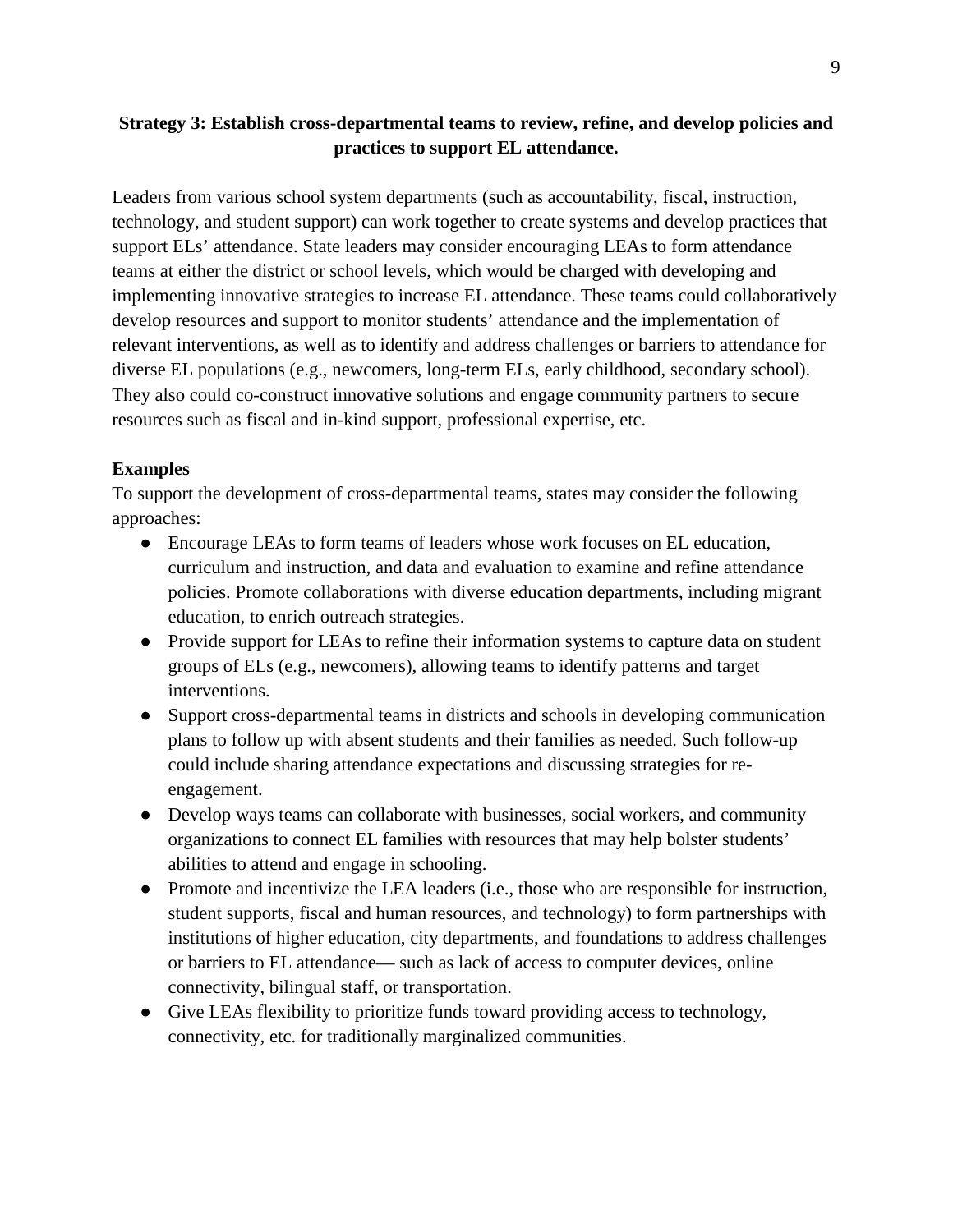Departments within a large district have historically worked within silos, with little communication or collaboration between them. The district's director of student supports is exploring creating an attendance team to monitor and address attendance challenges during remote and hybrid learning, and potentially beyond COVID-19. In an effort to foster shared responsibility for English learners, the director invites colleagues from accountability, instruction, technology, and student supports to join the attendance team.

#### *Questions to consider:*

- How could the director of student supports communicate the importance of participating in the attendance team?
- What systems, supports, and community partnerships may need to be in place for the team to be successful?

#### **Additional Resource**

• Oakland Unified School District (OUSD) [created a coalition](https://www.oaklandedfund.org/oaklandundivided/) to increase the number of students and teachers with access to devices and strong Internet connectivity. Serving as a model of collaboration across diverse stakeholder groups, the coalition includes partners from the OUSD, Office of the Mayor, and charter school leaders, as well as representatives from community organizations and relevant non-profits such as [Tech](https://www.techexchange.org/)  [Exchange,](https://www.techexchange.org/) [Oakland Public Education Fund,](https://www.oaklandedfund.org/) and [Oakland Promise.](https://oaklandpromise.org/about-op-2/)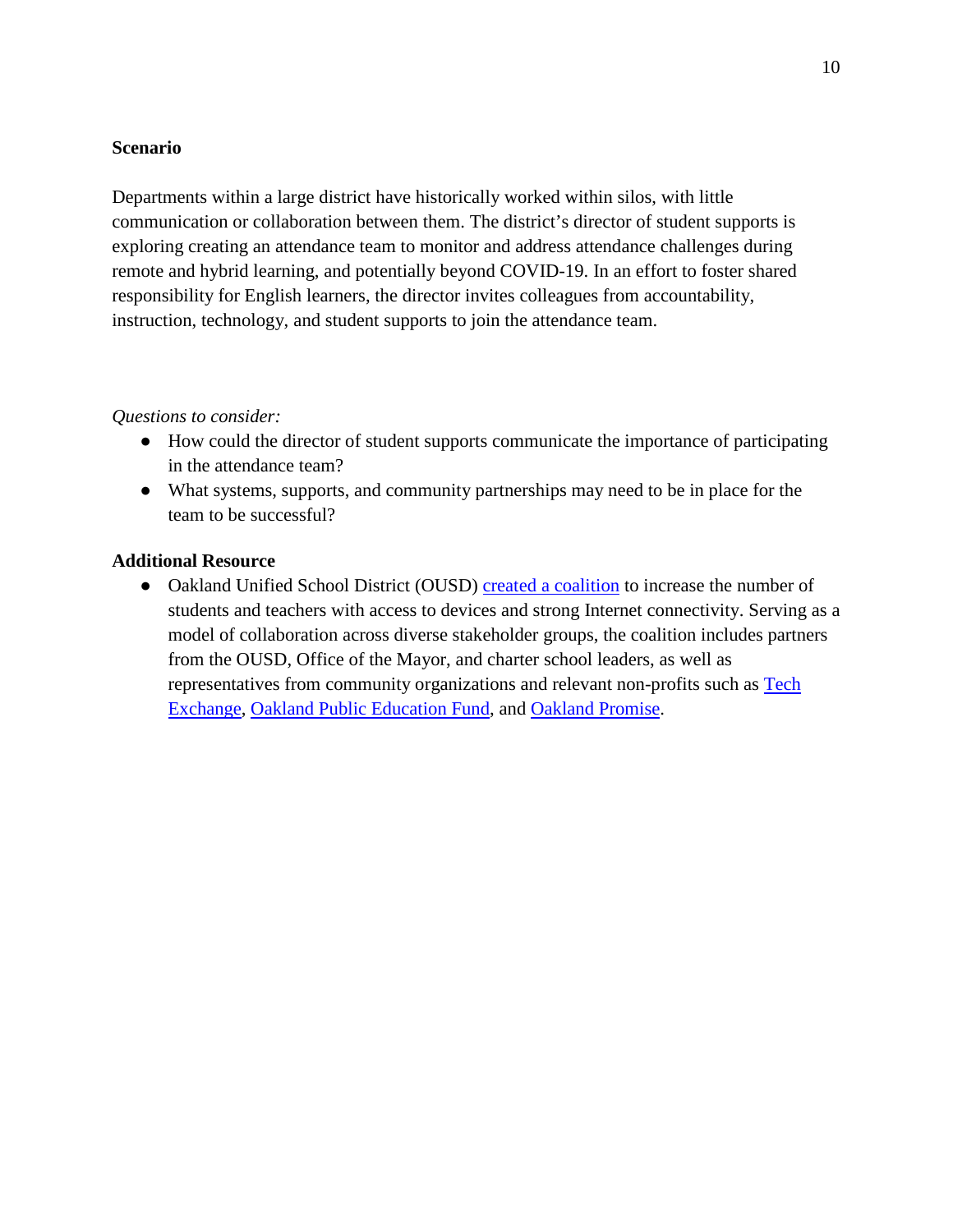**Strategy 4: Establish attendance-monitoring systems and disaggregate the data by EL student groups to identify and respond to patterns**

Systems for comprehensive and accurate tracking of student attendance during hybrid or remote learning should enable school leaders to identify challenges. Timely identification of recurring absences is key, so educators can quickly identify and provide applicable support services and interventions. Leaders also need to be able to disaggregate EL attendance data by student groups (e.g., newcomers, long-term ELs, students with interrupted formal education) in order to identify patterns, explore root causes, and intervene with specific strategies. With this information in hand, EL staff can follow-up on recurring absences by contacting caregivers using the caregivers' preferred communication method and language, then document the outcome of their outreach efforts in the attendance monitoring system.

# **Examples**

States could consider exploring the following approaches to promote data-responsive attendance monitoring for ELs:

- Encourage districts and schools to refine existing systems for tracking attendance and absences to capture information that is relevant to hybrid and remote learning contexts.
- Develop comprehensive tools and guidance to support districts and schools in exploring root causes of chronic EL absences.
- Encourage district and school leaders to create opportunities to share and discuss attendance data with colleagues (e.g., during professional learning opportunities, staff meetings, grade-level collaboration time, etc.).
- Outline expectations for leaders and educators with regard to time frames for expediently addressing chronic EL absences (e.g., within one, two, or three days from the time a student's absenteeism is identified).

## **Scenario**

Five students identified as ELs, ranging from third to tenth grade and representing varying levels of English language proficiency, live in a multigenerational household with six working adults who have limited experience speaking English. Some of the adults work at night and others during the day. The apartment has three bedrooms. The household is usually noisy, and the students often struggle to find a quiet space in which to complete their assigned work. Two of the students have missed their last three remote learning sessions, and all of the students regularly complete their assignments late.

## *Questions to consider:*

• What data does the system need to capture to give school leaders the information they need to recognize attendance challenges and identify the root causes outlined in this scenario?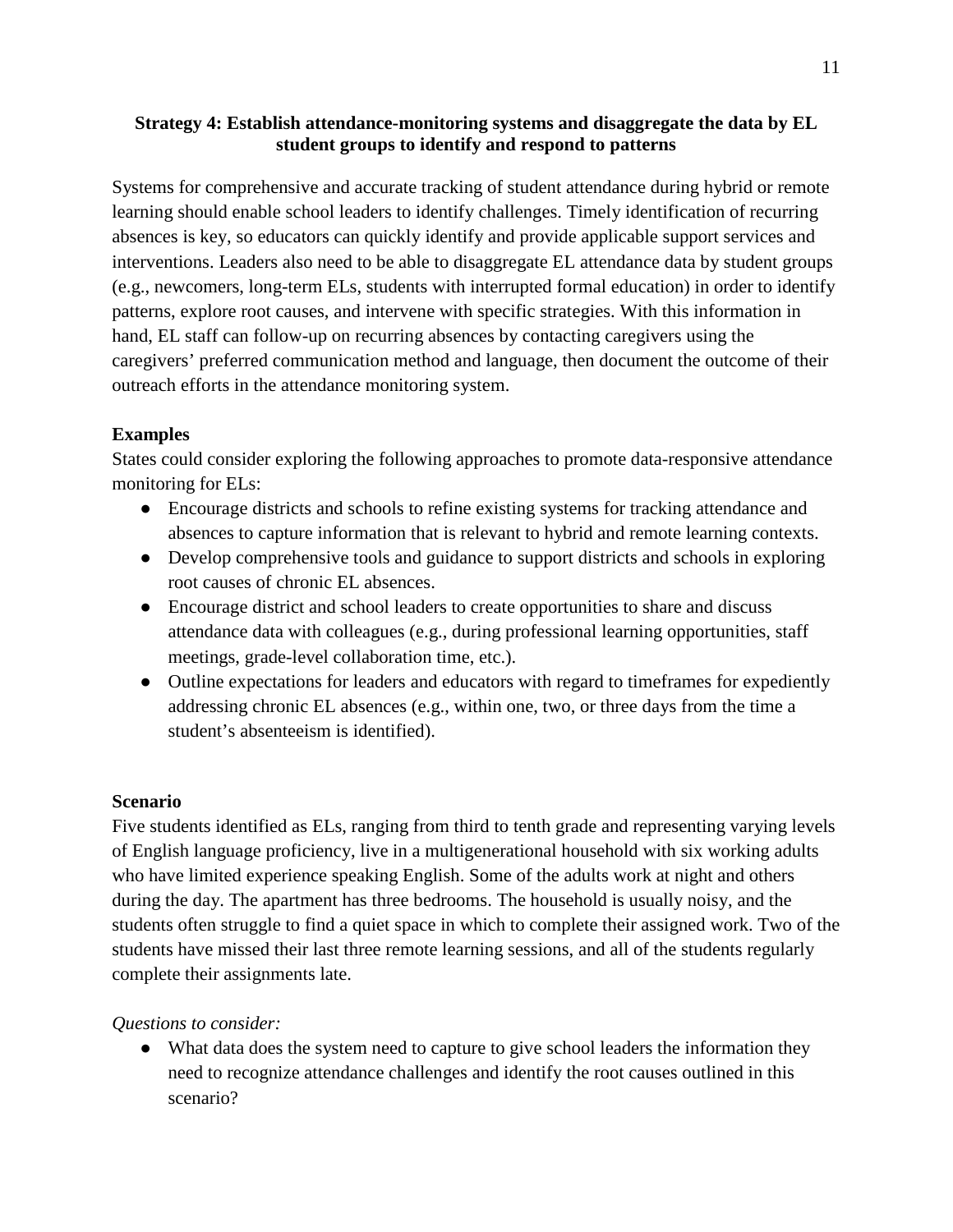● What types of attendance-flexibility measures can the school or district implement to better meet students'/families' needs and support the children's regular attendance?

## **Additional Resources**

- New York has a [set of comprehensive tools](http://www.nysed.gov/bilingual-ed/exercises-templates-and-additional-resources-mllell-graduation-rate-improvement-drop) including: a synthesis of research on the impact of school absences; dashboards and tools to disaggregate attendance for EL groups; best practices in newcomer and long-term EL programs; protocols for analyzing ELs' schooling experiences and stressors; and Individual Graduation Plan templates.
- [Attendance Work](https://www.attendanceworks.org/chronic-absence/addressing-chronic-absence/monitoring-attendance-in-distance-learning/#:%7E:text=These%20strategies%20include%20reaching%20out,rather%20than%20absenteeism%20per%20se) continuously shares strategies for monitoring attendance.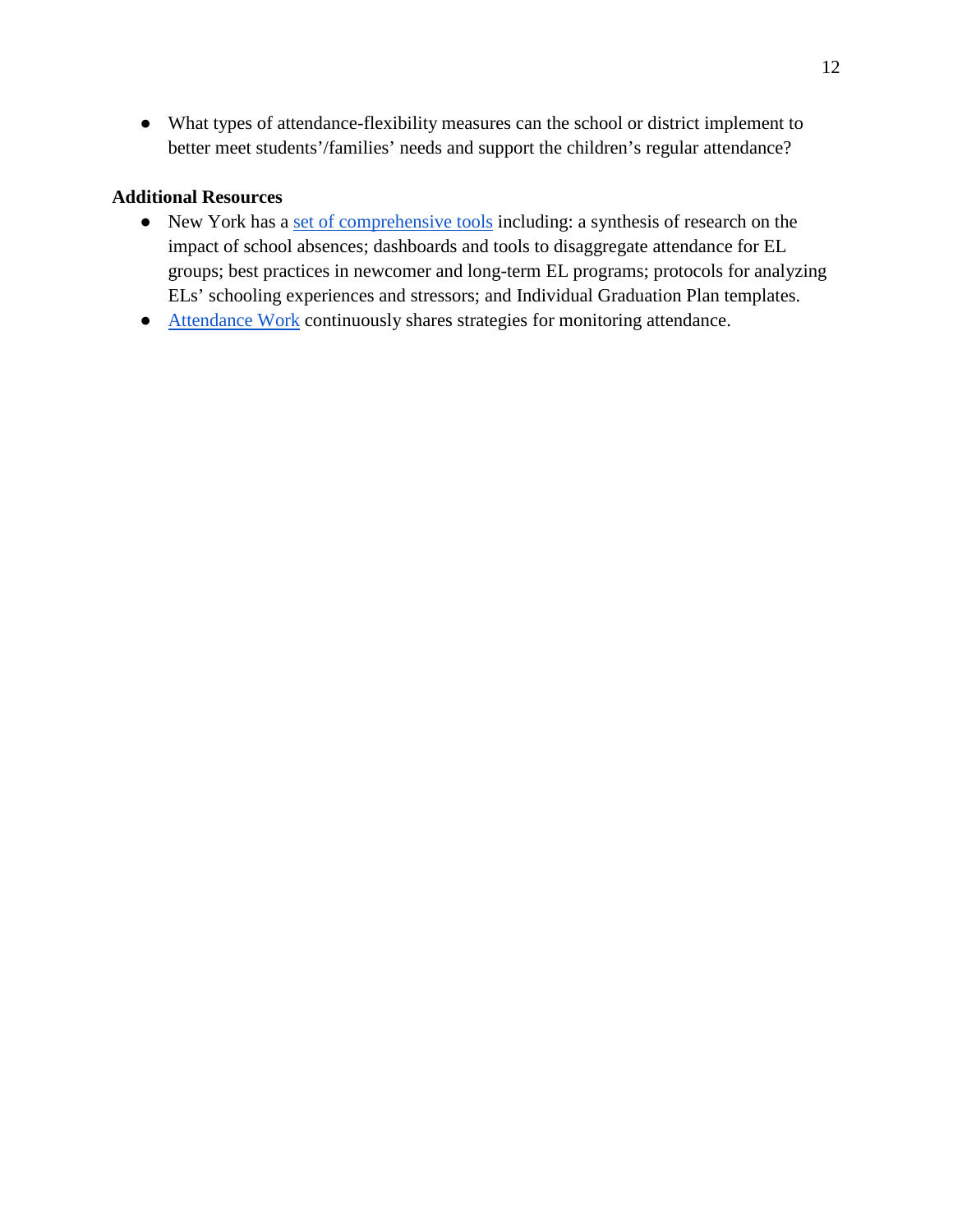## *Strategy 5:* **Develop and implement plans to re-engage ELs who have missed a significant number of school days.**

Educators should have plans in place for supporting students who have missed a significant number of school days by using strategies to successfully re-engage these students in instruction. Developing a comprehensive plan for re-engagement is key to addressing the different circumstances EL students and their families are facing during COVID-19 and the pandemicrelated shifts to hybrid or remote learning. Effective strategies are built on data obtained through the attendance-monitoring systems described above and factor in whether the EL students and families are experiencing trauma, isolation, and/or a lack of access to the equipment or services needed to participate in school on a daily basis while at home. In addition to helping to overcome students' attendance challenges, successful re-engagement strategies can promote a culture of partnership and collaboration in which families and educators share responsibility for ELs' attendance and achievement.

## **Examples**

State leaders may consider implementing the following approaches to support ELs' reengagement in school during remote or hybrid learning:

- Issue guidance outlining approaches for re-engagement during remote learning (as well as in hybrid and fully in-person instructional models) that factor in any barriers to ELs' ability to participate in schooling.
- Encourage LEAs to develop tiered re-engagement strategies for students who are absent from remote learning for a particular length of time (e.g., more than three instructional days in a school week). Examples of such strategies include:
	- verification of current contact information for each enrolled student;
	- daily notification to parents or guardians of student absences, in the adults' preferred communication method and language;
	- a plan for ways the school can reach out to both families and community service providers to identify root causes for absenteeism and meet student needs by connecting them with health and social services as necessary;
	- provision of extended learning opportunities before and after school programs, Saturday school, etc.;
	- when local health experts have determined it is safe to return to in-person schooling, a plan to transition EL students to on-campus instruction.
- Provide guidance to LEAs on developing a multi-tiered system of student re-engagement for hybrid/remote learning absenteeism that is distinct from the system used during inperson instruction. (See table below for more detail.) This distinctive system ideally will provide universal support, early intervention, and intensive support and can factor in:
	- ways to address the different circumstances EL students and families are facing during the COVID-19 pandemic and the shift to hybrid or remote learning.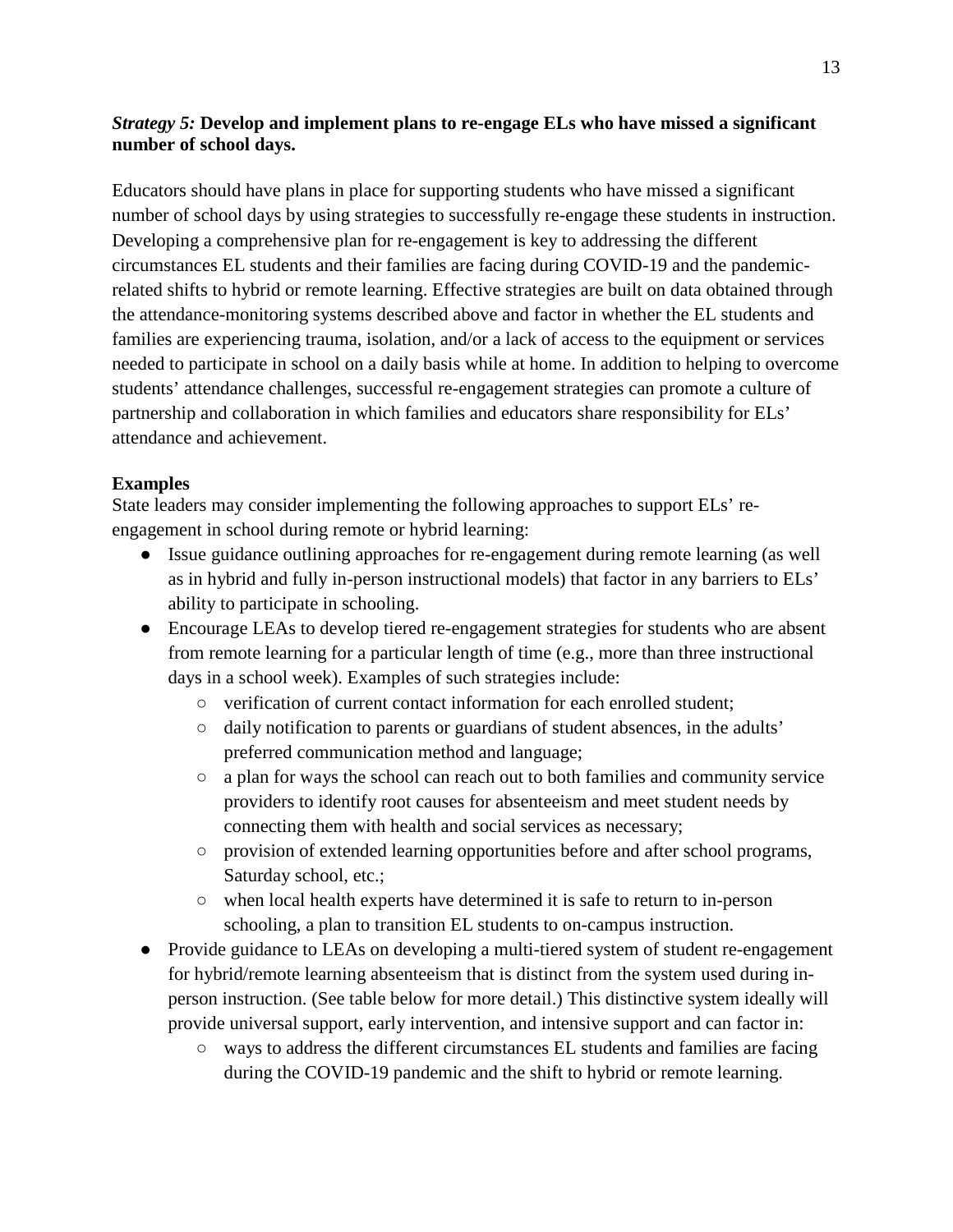- strategies to re-engage EL students and families experiencing trauma, isolation, and/or a lack of access to the necessary supports students need to participate and fully engage in remote schooling on a daily basis.
- approaches to promoting a culture of partnership and collaboration with families.

Kareem, a junior in high school, is a long-term EL who has recently been absent from remote learning for more than three days. He has a computer at home with access to the Internet. His mother has urged him to attend school and has outlined her expectation that he will graduate and go to college. Kareem has told her that his classes are not preparing him for college and that he already knows the material being covered in online classes. During remote learning, Kareem's school placed all identified ELs together into content classes in order to streamline languagesupport services. Kareem feels his English is better than it is for most of his classmates and that he would find the classes offered to non-ELs more interesting and challenging. Since he does not feel challenged or engaged, Kareem has been regularly skipping his online classes.

# *Questions to consider:*

- How can Kareem's teachers gain a deeper understanding of what he is experiencing?
- What strategies can be employed to re-engage Kareem in remote learning?
- What data supports are either keeping Kareem in these streamlined-language support classes or could allow him to transfer into non-EL classes?
- How can the school more effectively partner with Kareem's mother to improve and sustain his attendance?

# **Additional Resources**

- California provides an example of a comprehensive continuity and attendance planning [template](https://www.cde.ca.gov/re/lc/documents/lrngcntntyatndncpln-template.docx) in multiple languages that requires engagement from multiple stakeholder groups.
- Table 1, below, outlines tiered strategies to support ELs' re-engagement. These strategies are modified from several sources, including LEA plans; Future Ed's *[Strategies for](https://www.future-ed.org/wp-content/uploads/2020/06/REPORT_Attendance-Playbook-Covid-Edition-1.pdf)  [Reducing Chronic Absenteeism in the COVID Era](https://www.future-ed.org/wp-content/uploads/2020/06/REPORT_Attendance-Playbook-Covid-Edition-1.pdf)*; and the U.S. Department of Education's *[Community Toolkit to Address and Eliminate Chronic Absenteeism](https://www2.ed.gov/about/inits/ed/chronicabsenteeism/toolkit.pdf)*.

# **Table 1. Multi-tiered strategies for re-engaging English learners who have missed instruction or who are chronically absent in hybrid or remote learning**

| <b>Tier</b>  | <b>Strategies</b>                                                      |
|--------------|------------------------------------------------------------------------|
| 1: Universal | • Survey EL students and families for their preferred methods and      |
| support      | language for communication.                                            |
|              | • Augment welcoming strategies for EL students and families by         |
|              | providing spoken interpretation and written translations of remote     |
|              | learning procedures and attendance expectations; establishing intake   |
|              | processes that identify remote learning needs (e.g., devices, Internet |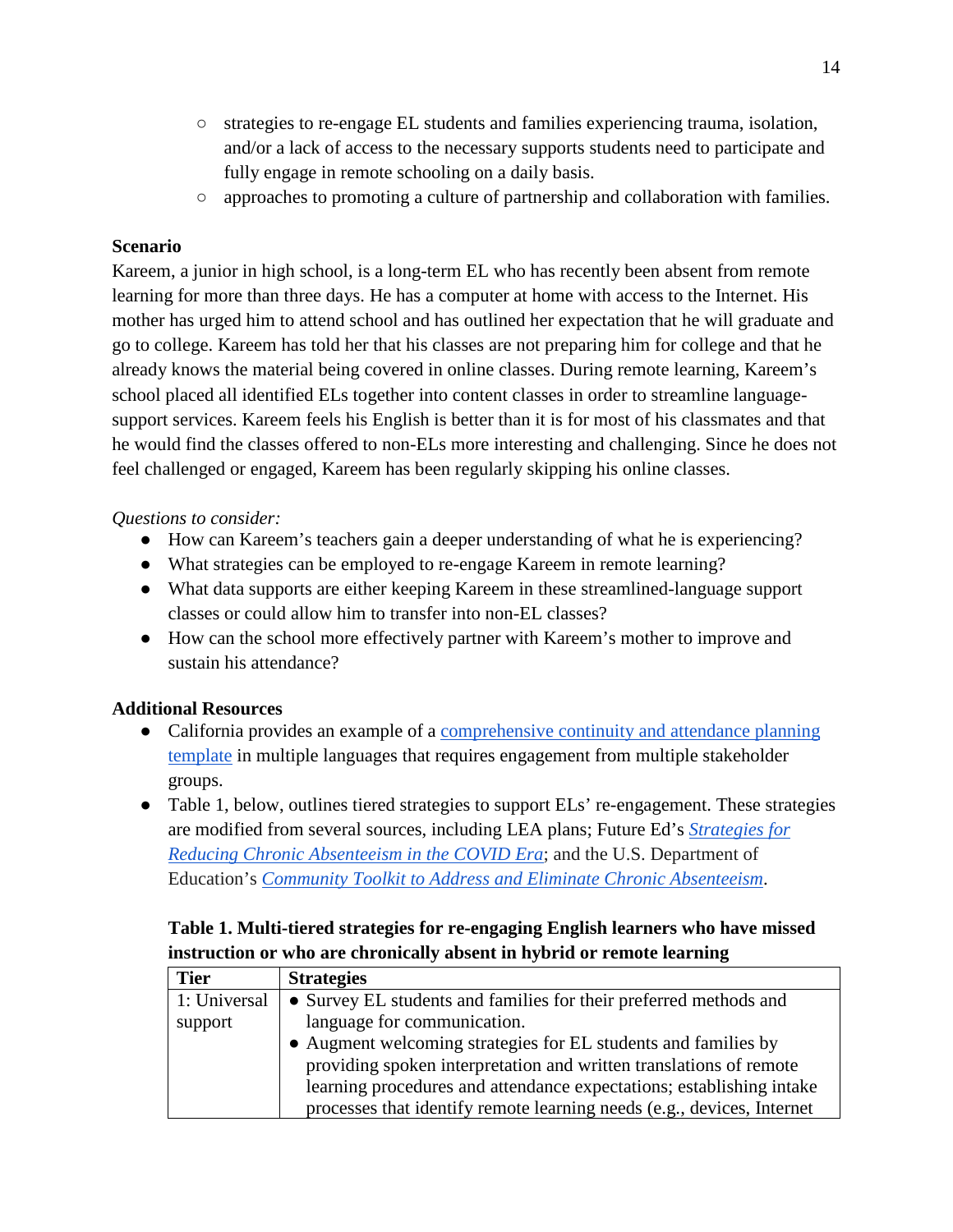|              | connectivity, academic, socioemotional support); and regularly<br>monitoring and updating contact information.<br>• Use freeware, cross-platform messaging service groups (such as<br>WhatsApp) and other accessible messaging resources to share<br>schedules and information on school activities with EL students and<br>their families.<br>• Establish protocols to safeguard students' information privacy rights<br>and develop strategies for handling inquiries by immigration<br>enforcement officials. Note: developing and implementing such<br>protocols also fosters trusting relationships with EL students and<br>families.<br>• Promote an "attendance culture" by sending letters, cards, and flyers<br>to EL students and their caregivers in their preferred languages—e.g.,<br>outlining remote learning expectations, sharing research on the impact<br>of chronic absences, and relaying positive messages of caring and<br>concern about students' health, safety, academic achievement, and<br>well-being.<br>• Provide flexible schedules to facilitate attendance for EL students<br>who need to support their families due to economic or other<br>hardships. |
|--------------|------------------------------------------------------------------------------------------------------------------------------------------------------------------------------------------------------------------------------------------------------------------------------------------------------------------------------------------------------------------------------------------------------------------------------------------------------------------------------------------------------------------------------------------------------------------------------------------------------------------------------------------------------------------------------------------------------------------------------------------------------------------------------------------------------------------------------------------------------------------------------------------------------------------------------------------------------------------------------------------------------------------------------------------------------------------------------------------------------------------------------------------------------------------------------------------|
| 2:           | • Monitor disaggregated EL data at the school level; identify                                                                                                                                                                                                                                                                                                                                                                                                                                                                                                                                                                                                                                                                                                                                                                                                                                                                                                                                                                                                                                                                                                                            |
| Intervention | enrollment drops; and deploy family-engagement staff or community                                                                                                                                                                                                                                                                                                                                                                                                                                                                                                                                                                                                                                                                                                                                                                                                                                                                                                                                                                                                                                                                                                                        |
|              | partners to contact and/or visit homes to recover student enrollments                                                                                                                                                                                                                                                                                                                                                                                                                                                                                                                                                                                                                                                                                                                                                                                                                                                                                                                                                                                                                                                                                                                    |
|              | and share attendance expectations.<br>• Develop a communication plan that includes administrators,                                                                                                                                                                                                                                                                                                                                                                                                                                                                                                                                                                                                                                                                                                                                                                                                                                                                                                                                                                                                                                                                                       |
|              | counselors, school psychologists, teachers, paraprofessionals, nurses,                                                                                                                                                                                                                                                                                                                                                                                                                                                                                                                                                                                                                                                                                                                                                                                                                                                                                                                                                                                                                                                                                                                   |
|              | etc., to connect with EL students and families who have inconsistent                                                                                                                                                                                                                                                                                                                                                                                                                                                                                                                                                                                                                                                                                                                                                                                                                                                                                                                                                                                                                                                                                                                     |
|              | attendance, poor technology access, or health and safety concerns.                                                                                                                                                                                                                                                                                                                                                                                                                                                                                                                                                                                                                                                                                                                                                                                                                                                                                                                                                                                                                                                                                                                       |
|              | Recognize that much of this effort will require a strategy for making                                                                                                                                                                                                                                                                                                                                                                                                                                                                                                                                                                                                                                                                                                                                                                                                                                                                                                                                                                                                                                                                                                                    |
|              | direct, one-to-one contacts (e.g., arranging to meet in a designated                                                                                                                                                                                                                                                                                                                                                                                                                                                                                                                                                                                                                                                                                                                                                                                                                                                                                                                                                                                                                                                                                                                     |
|              | place, providing various schedule options, etc.). Utilize a strategy to                                                                                                                                                                                                                                                                                                                                                                                                                                                                                                                                                                                                                                                                                                                                                                                                                                                                                                                                                                                                                                                                                                                  |
|              | locate siblings who can assist with contact.<br>• Provide extended learning opportunities for EL students who have                                                                                                                                                                                                                                                                                                                                                                                                                                                                                                                                                                                                                                                                                                                                                                                                                                                                                                                                                                                                                                                                       |
|              | missed a significant amount of school during remote learning, such as                                                                                                                                                                                                                                                                                                                                                                                                                                                                                                                                                                                                                                                                                                                                                                                                                                                                                                                                                                                                                                                                                                                    |
|              | before- and after-school programs or Saturday school, not only to                                                                                                                                                                                                                                                                                                                                                                                                                                                                                                                                                                                                                                                                                                                                                                                                                                                                                                                                                                                                                                                                                                                        |
|              | enable some students to complete unfinished learning but also to                                                                                                                                                                                                                                                                                                                                                                                                                                                                                                                                                                                                                                                                                                                                                                                                                                                                                                                                                                                                                                                                                                                         |
|              | accelerate instruction for others.                                                                                                                                                                                                                                                                                                                                                                                                                                                                                                                                                                                                                                                                                                                                                                                                                                                                                                                                                                                                                                                                                                                                                       |
|              | • Organize collaborative learning opportunities, including via peer                                                                                                                                                                                                                                                                                                                                                                                                                                                                                                                                                                                                                                                                                                                                                                                                                                                                                                                                                                                                                                                                                                                      |
|              | mentors, buddies, or peer connection groups – fostering group-based                                                                                                                                                                                                                                                                                                                                                                                                                                                                                                                                                                                                                                                                                                                                                                                                                                                                                                                                                                                                                                                                                                                      |
|              | learning with students at different levels of English proficiency,                                                                                                                                                                                                                                                                                                                                                                                                                                                                                                                                                                                                                                                                                                                                                                                                                                                                                                                                                                                                                                                                                                                       |
| 3: Intensive | academics, technology skills, and/or with a common home language.<br>• Prioritize the in-person return of vulnerable learner groups, including                                                                                                                                                                                                                                                                                                                                                                                                                                                                                                                                                                                                                                                                                                                                                                                                                                                                                                                                                                                                                                           |
| support      | but not limited to students with disabilities and ELs, particularly those                                                                                                                                                                                                                                                                                                                                                                                                                                                                                                                                                                                                                                                                                                                                                                                                                                                                                                                                                                                                                                                                                                                |
|              | with more intensive needs, students with other barriers to remote                                                                                                                                                                                                                                                                                                                                                                                                                                                                                                                                                                                                                                                                                                                                                                                                                                                                                                                                                                                                                                                                                                                        |
|              | learning such as device/Internet access issues, and students who are                                                                                                                                                                                                                                                                                                                                                                                                                                                                                                                                                                                                                                                                                                                                                                                                                                                                                                                                                                                                                                                                                                                     |